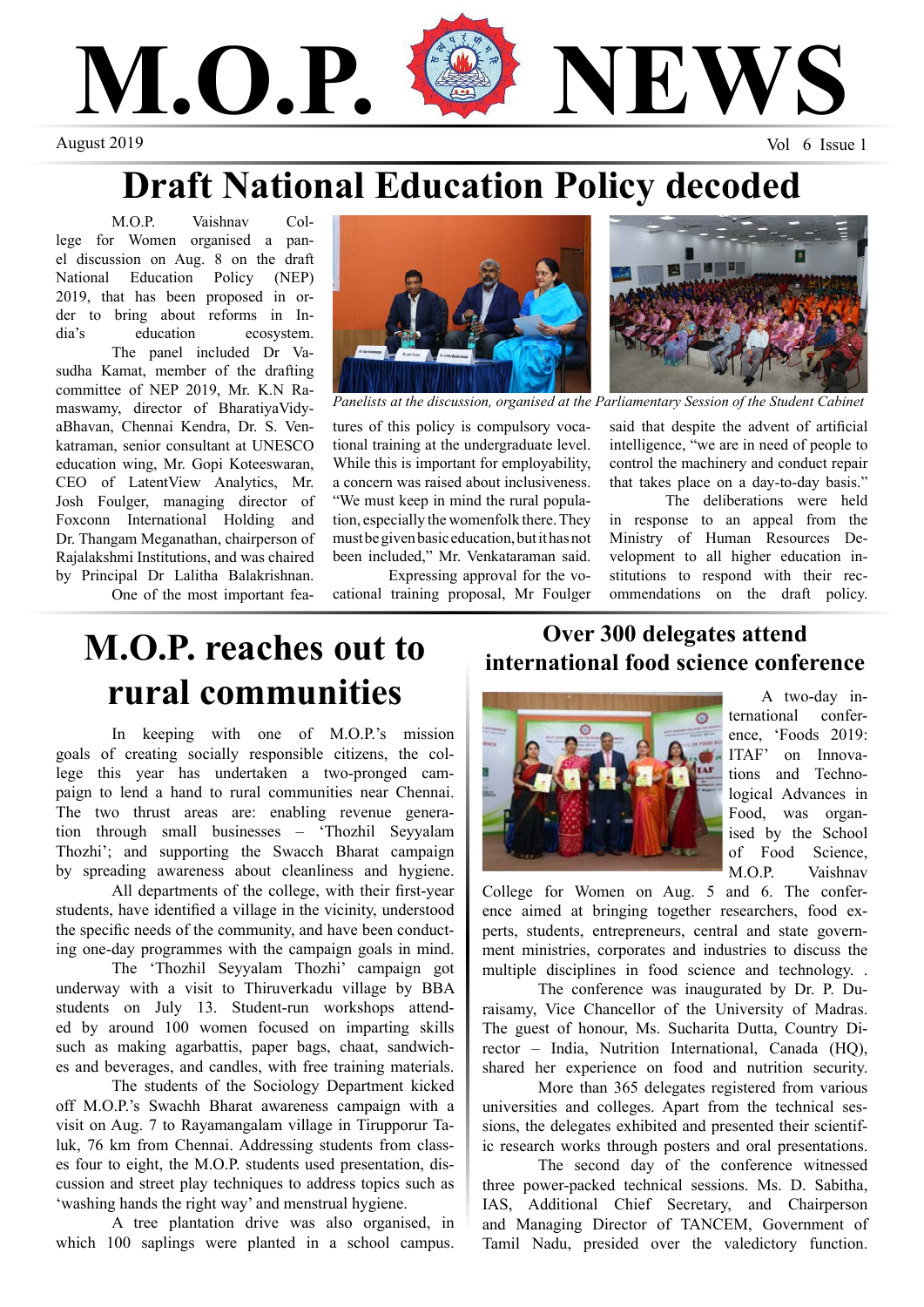# **From the Principal's Desk**

M.O.P. Vaishnav recognised early on that academic accomplishments alone would not define a meritorious graduate. Thought leaders around the world believe, and we agree, that social responsibility, too, will be imperative in tomorrow's citizens.

The creation of socially responsible citizens became one of the four mission goals of our Centre for Excellence, which was instituted in our silver jubilee year in 2017. which was instituted in our silver jubilee year in  $2017$ .

Since then, the Centre has been spearheading our annual social responsibility campaign, taken forward and implemented by all departments. In 2017-18, the campaign was dubbed 'Daan,' or charity, as part of which departments coordinated student efforts to donate resources - tangible goods or inparametric coordinated statem crions to donate resources and voluntary geods of m<br>tangible, yet valuable resources such as skills, mentoring and voluntary services. been spearheading our annual social responsies such as skills, mentoring and voluntary services.

In 2018-19, we undertook the campaign 'Pagir,' or 'to share,' in which we shared resources which we had in abundance with those less fortunate. ned in abundance with those ress fortunate.

This year, we have expanded our social responsibility activities geographically, and are now reaching out to rural communities near Chennai. Our campaign is two-pronged: one, 'Thozhil Seyyalam Thozhi,' focusses on imparting income-generating skills to rural women, and the other spreads awareness about the Swachh Bharat campaign. r social responsibility activities geographically, and are munities near Chennai. Our campaign is two-pronged: reads awareness about the Swachh Bharat campaign.

Some departments have already implemented their campaigns in areas on the outskirts of Chennai or even several kilometres outside the city. already implemented their campaigns in arhand of even several knowledges outside the city.

While the government, with its vast resources, institutes programmes for dewhich the government, what its vast resources, institutes programmes for the velopment, it is a proactive citizenry, working with a spirit of volunteerism, that can help bridge the last-mile gap so that the truly needy are benefited. We have been inspired by many selfless social activists, and we hope our small contribution inspires others, too, as that volunteerism becomes the norm for young Indians. itizenry, working with a spirit of volunteerism, that is social activists, and we hope our small contribu-



Dr. Lalitha Balakrishnan Dr. Lalitha Balakrishnan

#### **M.O.P. celebrates International Yoga day**  $\mid$ al flagship event of the MBA departement of the MBA departement of the MBA departement of the MBA departement of the MBA departement of the MBA departement of the MBA departement of the MBA departement of the MBA departem **Mathematic Constitution**



*The dignitaries with students*

More than 1,000 students of M.O.P. Vaishnav College for Women gathered to observe the International Day of Yoga on June 21 at the University Union Grounds, Chetpet, with a coordinated yoga routine under the guidance of a yoga instructor. The morning's proceedings, also attended by Prof. P. Duraisamy, the vice-chancellor in every aspect of wellness."

mant, of the University of Madras, Dr. R. Srinivasan, Registrar,  $\frac{1}{2}$  University of Madras, and-Dr. V. Mahadevan, director  $\mathbb{Z}$  is a set of physical education at the  $\mathbb{Z}$  $\frac{1}{\sqrt{2}}$  university, included a spe- $\log a$  performance by an with M.O.P. student, Ms. Harshitha. Dr. Lalitha Balakrishnan, principal of M.O.P. Vaishnav College for Women, remarked on the benefits offered by yoga, and said, "Yoga helps us to be fit not just physically but mentally and emotionally as well." Prof. P. Duraisamy said, "Yoga is the state of harmony at every level of existence and offers holistic experience  $\log a$  performance by and  $\log a$ 

### **Fresh talent inducted into Cabinet**



*Student Cabinet 2019-2020*

The newly constituted Student Cabinet for the year 2019-20 was installed into office on July 12 at M.O.P. Vaishnav College for Women. The investiture ceremony was presided over by Mr. Kiruba Shankar, author, public speaker, and CEO of Business Blogging. "Everyone is not a born leader. But everyone can become a good leader by paying attention, grasping information and constantly learning," he said. Prime Minister of the Cabinet Pushpavalli A, Deputy Prime Ministers Adarshia E and Meenakshi A, and 37 ministers and deputy ministers, were presented with their badges. Leaders of the various department clubs and class monitors were also installed into office. y Mr. Kiruba Shankar, author, public  $\mu$  and  $\mu$  and  $\mu$  and  $\mu$  are  $\mu$  is set the  $\mu$ out everyone can become a good leader y paying attention, grasping imormarime Minister of the Cabinet Push- $\alpha$  silver medal in an All India tent-pitching competition.

#### **M.O.P. students attend**  summer course in U.S. university



During the summer of June 2019, 14 students from the School of Business of M.O.P. Vaishnav College For Women,attended a summer course on 'Digital Marketing and International Business' at the Manning School of Business, University of Massachusetts in Lowell. The three-week course covered topics including international business, communication, strategic leadership, search engine optimization, platform business, digital marketing, virtual reality, augmented reality, mixed reality, web design, analytics and customer relationship management. The students were taken on industrial visits to corporate houses in Burlington and Boston. Students at the valedictory ceremony Juring the summer of June  $2019$ , 14 f M.O.P. Vaishnav College For Wom $n$ , alternated a summer course on  $D_1$ gess'at the Manning School of Business,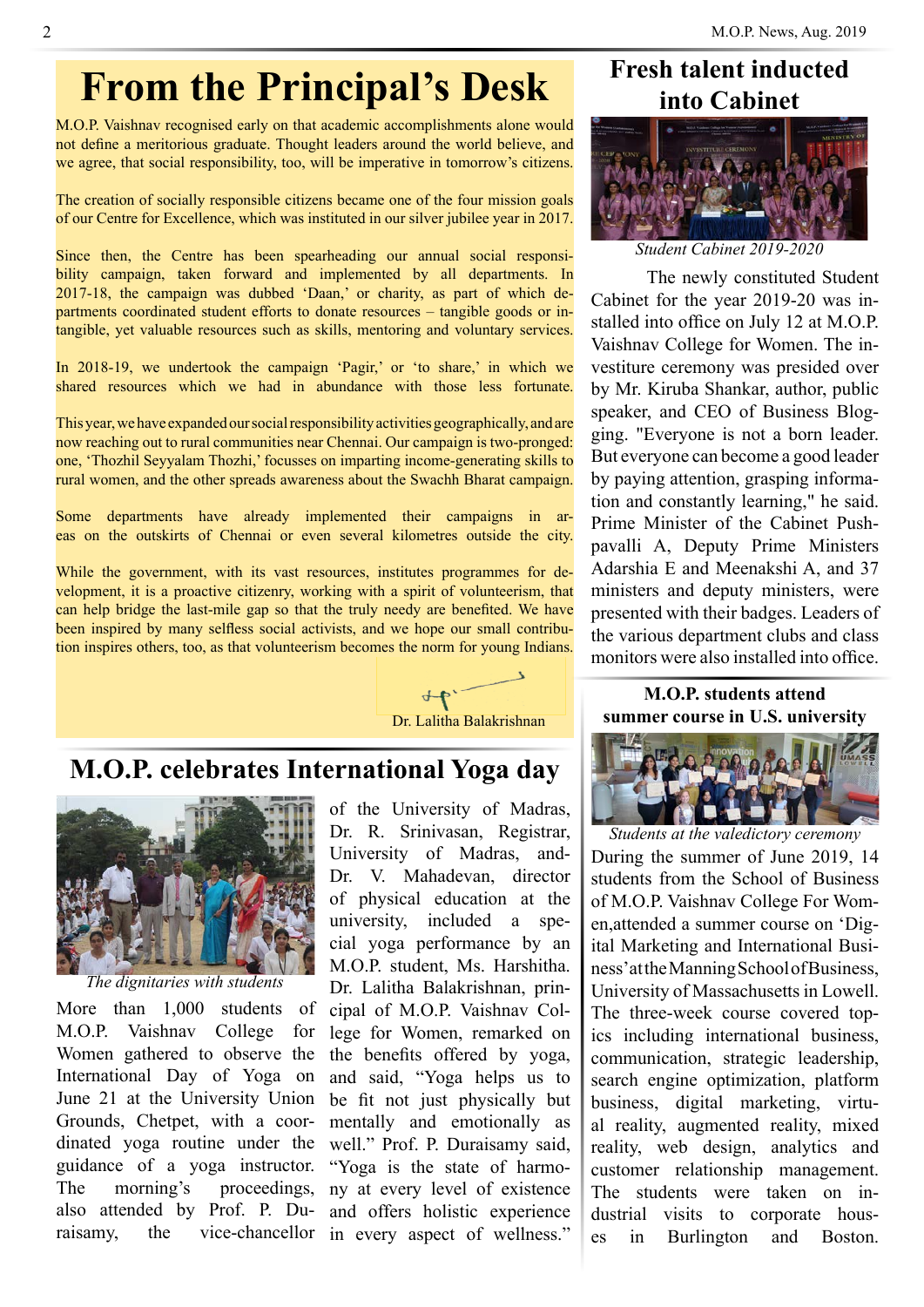conducted Corpo Rappo 2019 on Aug. 7. Six events were held onstage and off-stage. The overall trophy was bagged by the third years. **B.Com (A&F) shift I:** The department organized an inter-collegiate fest, Commercio on Aug. 10, attended by 17 colleges around Chennai. Three on-stage and three off-stage events were conducted, and the overall trophy was won by Loyola College.

**BBA shift II:** The student club of the department, Mercatus, conducted the intramural co-curricular activities on Aug. 13. Three on-stage events and three off-stage events were organised. The third years won the overall trophy.

**Economics:** The Department organised a students' panel discussion on Budget 2019-20 on July 10. The panelists were the office bearers of the department Club.

**Electronic Media:** Sam Daniel, Chief Editor of NDTV, conducted a seminar on 'The Current Trends in Broadcast Media' on July 15. He gave the students inputs on how news media works and the challenges faced by journalists. **Computer Science:** The Department organized a two-day workshop on Embedded Microcontroller and IOT for I year students on July 2 and 3. The resource-person for the workshop was Prof. Dr. Kumara Sathyan, retired professor of Madras Christian College. **Mathematics:** The π-β Club of the Department organised a workshop on 'Data analytics using R' on July 30. The workshop was conducted by S. Rohini, certified trainer with Amitysoft Technologies Private Limited. **French:** The language club held its

# **B.Com CS:** The department club **IN BRIEF** M.O.P. News, Aug. 2019

intercollegiate event 'Espoir 2019' on Aug. 17. It conducted three on-stage and three off-stage events. Loyola College bagged the overall title among the 15 colleges that participated. **Visual Communication:** The Department organized three installments of 'Dil se – master class series' featuring producer-director Mohan Raja, commercial photographer Chandra Prakash and Cinematographer Sujith Sarang. Students from other colleges were also invited.



**Hindi:** The language club organized an intercollegiate competition on Aug. 17 where 16 colleges participated and the overall trophy was won by Guru Nanak College. **M.Com:** The Department conducted intramural activities under the banner 'Synergize' on Aug. 13 and 14. **MBA:** A panel discussion on Union Budget was organized in association with Business Standard on July 9. **HRM:** The Think Tank Expositions lecture series for this academic year was initiated on 8 august by Rajeev Menon, AVP, Talent Acquisition, Cognizant Technology Solutions. **Psychology:** The Department hosted a guest talk on 'Ethics and Needs

for Professional Supervision in Practice' on June 25. The session was addressed by Dr. Vasuki Mathivannan, Counselling Psychologist and Founder-President of Indian Academy of Professional Supervisors and Dr. Keerthi Pai, Consultant Clinical Psychologist at Apollo Hospitals and Founder of Element H Psychological Support Services.

**Journalism:** The Department club organised a lecture by Dan Shelley, executive director of the Radio Television Digital News Association, U.S.A., on Aug. 21, on the topic 'Balancing Media Ethics in the Age of Countering Disinformation.' **English:** M.O.P Vaishnav College for Women, in association with Goal Quiz, conducted an inter-collegiate sports quiz on cricket World Cup on Aug. 25, with T.N Raghu, sports journalist and commentator, as the quiz master. The quiz saw 80 teams from various colleges competing in the preliminary round before the top six made it to the final. Sri Venkateshwara College of Engineering emerged champions and bagged the prize money of Rs. 10,000.

**Sanskrit:** The Department organized an intercollegiate event 'Sumeru 2k19' on Aug. 17. The overall trophy was bagged by Vivekananda College. **Sociology:** The Department, in association with NGO Young India Foundation, organized #Why25 campaign for educating young people about civic engagement in connection with International Youth Day on Aug. 12. **Tamil:** Painthamizh Mandram, the Department club, hosted the intramurals on Aug. 13 and 14 and intercollegiate events on Aug. 17. Gurunanak College won the title 'Vaagai Soodiya Kalloori.'



*The photographs above show scenes from Freshers' Sports, an inter-departmental tournament among the first-year students, organized by the Ministry of Sports on July 12 and 13. The various events conducted by the ministry were kho-kho, throwball and*  badminton. In other news in sports, the Convenors' Meeting was organised on July 23 by the college on behalf of the University of *Madras, wherein Physical Directors from all over the city, come together to discuss and decide on the conduct of the tournaments for hockey and chess organised for women at the A-zone level. The A-zone chess tournament for women was held on Aug. 16 in the college. Students from 26 colleges participated, out of which M.O.P Vaishnav College won the tournament.* 

### **SPORTS**